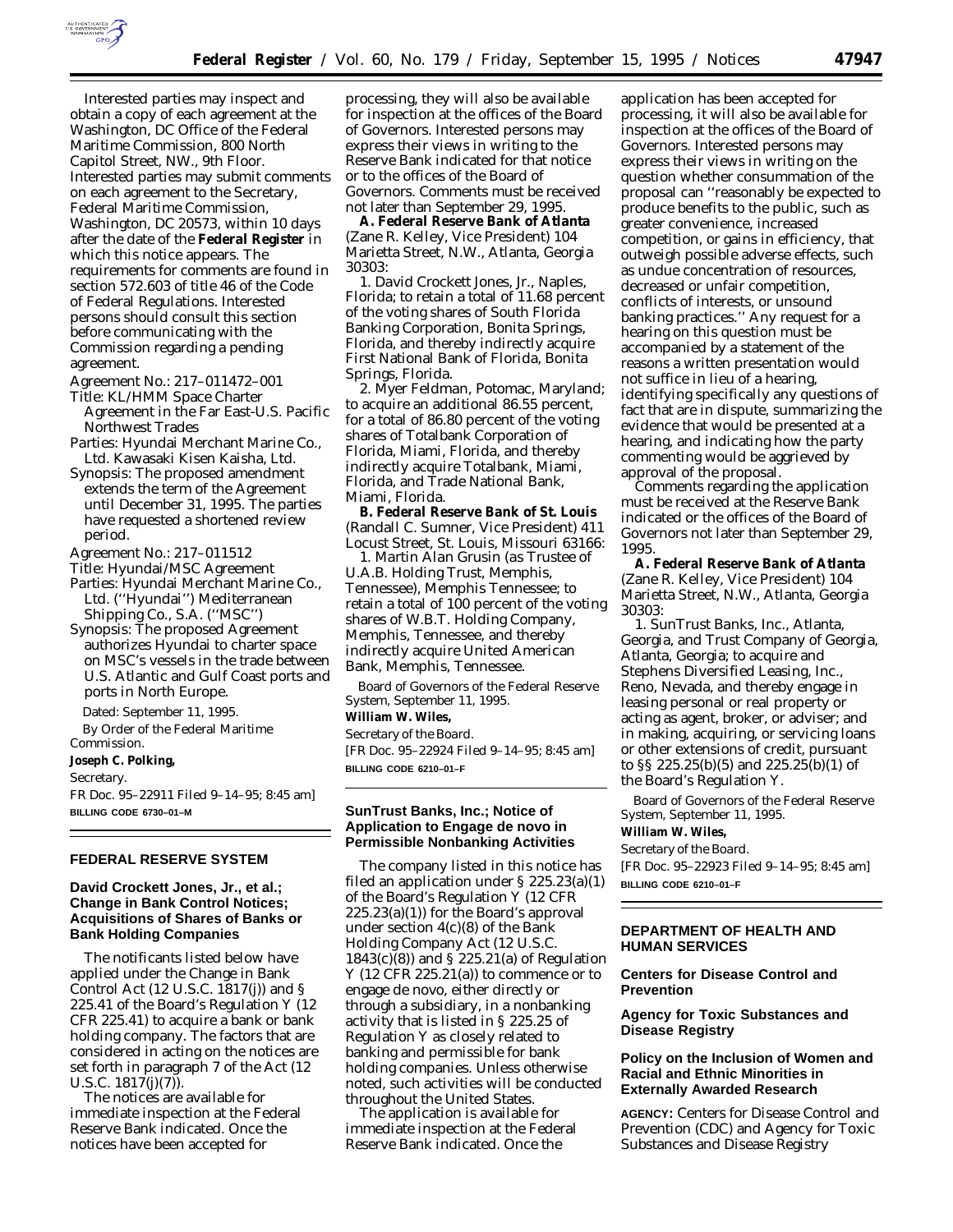(ATSDR), Public Health Service (PHS), Department of Health and Human Services (DHHS). **ACTION:** Notice.

**SUMMARY:** This notice announces the  $CDC<sup>1</sup>$  policy on the inclusion of women and racial and ethnic minorities in externally awarded research. On April 10, 1995, CDC published a notice for comments (60 FR 18130) on the Policy on the Inclusion of Women and Minorities in Externally Awarded Research. During the 60 day public comment period that ended June 9, 1995, CDC received only a few minor comments. Therefore, after some small revisions, the notice is being republished and will become policy as of October 1, 1995. This policy is intended to ensure that individuals of both sexes and the various racial and ethnic groups will be included in CDC-supported studies involving human subjects, whenever feasible and appropriate. Furthermore, it is CDC policy to identify significant gaps in knowledge about health problems that affect women and racial and ethnic minority populations and to encourage studies which address these problems. (**Note:** This policy is consistent with requirements for CDC intra-agency research.) **EFFECTIVE DATE:** Applicable for all CDC externally awarded research projects submitted in response to CDC Program

Announcements (Requests for Assistance) and solicitations (Requests for Proposals) announced on or after October 1, 1995.

**FOR FURTHER INFORMATION CONTACT:** Dixie E. Snider, Jr., M.D., M.P.H., telephone (404) 639–3701 or Barbara W. Kilbourne, R.N., M.P.H., telephone (404) 639–1242.

#### **SUPPLEMENTARY INFORMATION:**

# **CDC and ATSDR Policy on the Inclusion of Women and Racial and Ethnic Minorities in Externally Awarded Research**

*Table of Contents*

- I. Introduction
- II. Definitions
	- A. Human Subjects
	- B. Research
	- C. Racial and Ethnic Categories
	- 1. Minority Groups
	- 2. Majority Group
- III. Policy
- Research Involving Human Subjects
- IV. Guidance for Applicant Institution Investigators and Decision Makers in Complying with this Policy
	- A. General
- B. Studies of Public Health Interventions V. Implementation

A. Date of Implementation

- B. Roles and Responsibilities
- 1. Applicant Institution Investigators 2. CDC Technical/Peer Review Groups
- 3. CDC Center/Institute/Office Directors
- 4. CDC Institutional Review Boards (IRBs)
- C. External Award Consideration
- D. Recruitment Outreach by Externally
- Awarded Investigators
- E. Dissemination of Research Results VI. Evaluation
	- CDC Inclusion Review Committee Responsibility and Members

#### **I. Introduction**

The Centers for Disease Control and Prevention (CDC) is committed to protecting the health of all people regardless of their sex, race, ethnicity, national origin, religion, sexual orientation, socioeconomic status, or other characteristics. To the extent that participation in research offers direct benefits to the participants, underrepresentation of certain population subgroups denies them the opportunity to benefit. Moreover, for purposes of generalizing study results, investigators must include the widest possible range of population groups.

A growing body of evidence indicates that the health conditions and needs of women are different from those of men. Some health conditions are unique to women and others are more prevalent in women. For some illnesses, there are marked distinctions, not only in onset and progression of disease, but also in the preventive, treatment and educational approaches necessary to combat them in women. Furthermore, initial entry into the health care system may be different for some subgroups of women, such as low-income and uninsured women. Lesbians may also enter the health care system differently because they may be less likely to access prevention services, like cancer screening, because they may not utilize family planning services. The Public Health Service Task Force on Women's Health Issues published a report in 1987 stating that it is becoming more important to note the environmental, economic, social, and demographic characteristics that influence a woman's health status. The Task Force focused on the direct and indirect effects these factors could have on the status of a woman's health and noted that when a woman is ''outside the normal range of societal expectations,'' that is, she is of a racial, ethnic or cultural minority or if she is physically or mentally disabled, her health status is potentially at greater risk. These basic observations are not always recognized or reflected in study protocols and proposals.

The disparity in health outcomes between majority and some racial and

ethnic minority groups is now well documented. Although some minority populations, e.g., some Asian groups, have better overall health status than non-Hispanic whites, many racial and ethnic minority populations have dramatically shorter life expectancy, higher morbidity rates and inadequate access to quality health care. The Secretary for the Department of Health and Human Services' Task Force on Black and Minority Health issued a report in 1985 noting the underrepresentation of racial and ethnic minorities in research. This underrepresentation has resulted in significant gaps in knowledge about the health of racial and ethnic minority populations and their responses to interventions.

#### **II. Definitions**

## *A. Human Subjects*

Under this policy, the definition of human subjects in title 45 CFR part 46, the Department of Health and Human Services regulations for the protection of human subjects, applies: ''Human subject means a living individual about whom an investigator conducting research obtains (1) data through intervention or interaction with the individual or (2) identifiable private information.''

#### *B. Research*

Under this policy, the definition of research in title 45 CFR part 46, the Department of Health and Human Services regulations for the protection of human subjects, applies: ''Research means a systematic investigation, including research development, testing and evaluation, designed to develop or contribute to generalizable knowledge.'' All proposed research involving human subjects and conducted using CDC funding will be evaluated for compliance with this policy, including those projects that are exempt from Institutional Review Board (IRB) review (as specified in title 45 CFR part 46). However, nothing in this policy is intended to require IRB review of protocols which otherwise would be exempt. This policy applies to all CDC externally awarded research regardless of the mechanism of financial support (e.g., grant, cooperative agreement, contract, purchase order, etc.). This policy does not apply to those projects in which the investigator has no control over the composition of the study population (e.g., cohort studies in which the population has been previously selected, or research to follow-up outbreak investigations.)

<sup>1</sup>References to CDC also apply to the Agency for Toxic Substances and Disease Registry (ATSDR).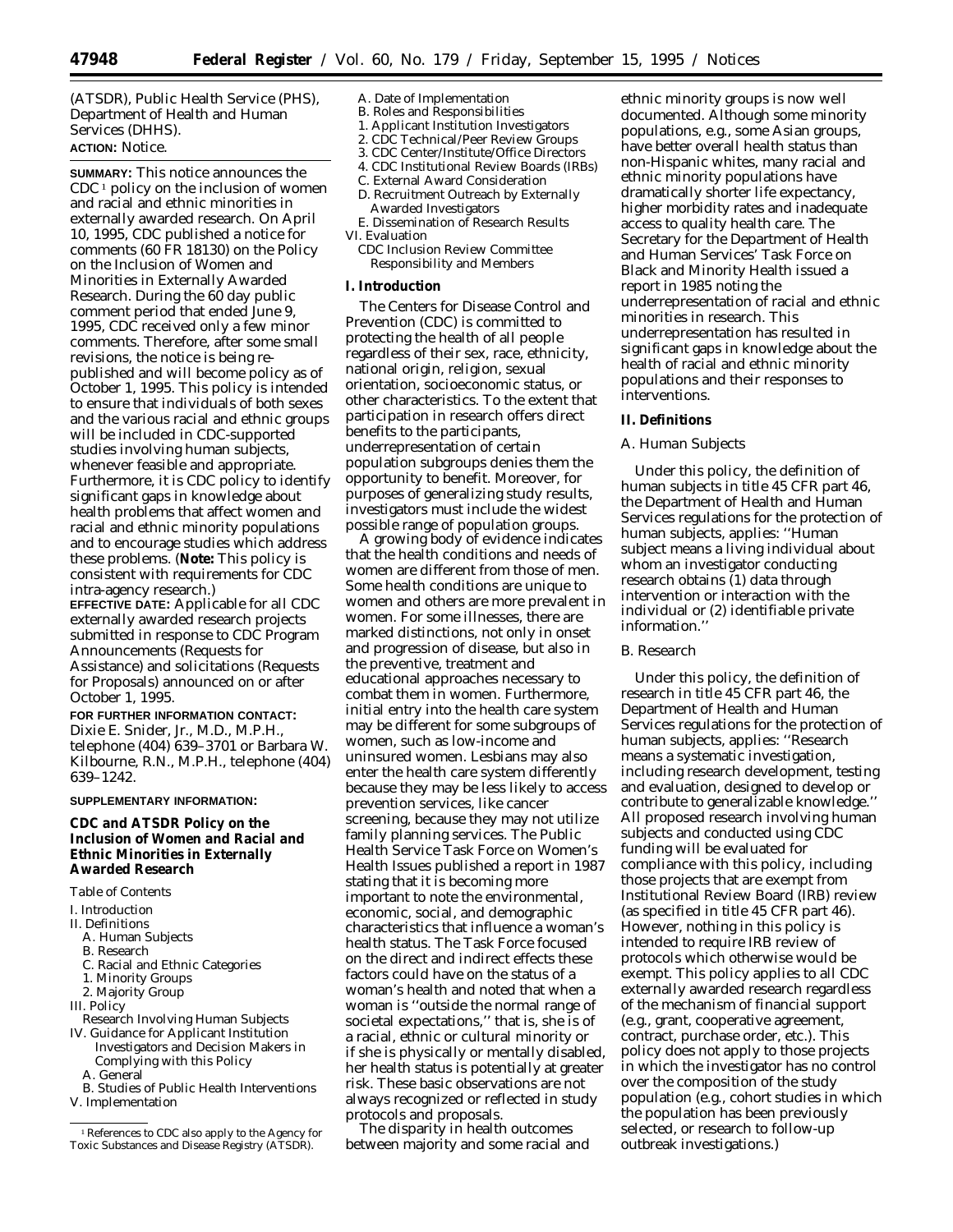#### *C. Racial and Ethnic Categories*

#### 1. Minority Groups

This policy shall comply with the Office of Management and Budget (OMB) Directive No. 15, and any subsequent revisions to the Directive. OMB Directive No. 15 defines the minimum standard of basic racial and ethnic categories. Despite limitations (as outlined in the Public Health Reports ''Papers from the CDC/ATSDR Workshop on the Use of Race and Ethnicity in Public Health Surveillance''), these categories are useful because they allow comparisons among many national data bases, especially Bureau of the Census and national health data bases. Therefore, the racial and ethnic categories described below should be used as basic minimum guidance, cognizant of their limitations.

*American Indian or Alaskan Native:* A person having origins in any of the original peoples of North America, and who maintains cultural identification through tribal affiliation or community recognition.

*Asian or Pacific Islander:* A person having origins in any of the original peoples of Far East, Southeast Asia, the Indian subcontinent, or the Pacific Islands. This area includes, for example, China, India, Japan, Korea, the Philippine Islands, and Samoa.

*Black, not of Hispanic Origin:* A person having origins in any of the black racial groups of Africa.

*Hispanic:* A person of Mexican, Puerto Rican, Cuban, Central or South American or other Spanish culture or origin, regardless of race.

### 2. Majority Group

*White, not of Hispanic Origin:* A person having origins in any of the original peoples of Europe, North Africa, or the Middle East.

While investigators should focus primary attention on the above categories, CDC recognizes the diversity of the population. For example, Blacks describe themselves in several different ways, including African-American, Caribbean (Haitian, Jamaican, West Indian, Trinidadian), etc. Native Hawaiians have expressed the desire to be considered a separate racial/ethnic category exclusive of the current Asian/ Pacific Islander designation. Therefore, investigators are encouraged to investigate national or geographic origin or other cultural factors (e.g., customs, beliefs, religious practices) in studies of race and ethnicity, and their relationship to health problems. Furthermore, since race, ethnicity, and cultural heritage may serve as markers

for other important characteristics or conditions associated with a health problem or outcome, investigators should actively seek to identify these other characteristics or conditions.

# **III. Policy**

*Research Involving Human Subjects* Applicant institutions must ensure that women and racial and ethnic minority populations are appropriately represented in their proposals for research.

Women and members of racial and ethnic minority groups should be adequately represented in all CDCsupported studies involving human subjects, unless a clear and compelling rationale and justification establishes to the satisfaction of CDC that inclusion is inappropriate or clearly not feasible. Although this policy does not apply to studies when the investigator cannot control the race, ethnicity, and sex of subjects, women and racial and ethnic minority populations must not be routinely and/or arbitrarily excluded from such investigations.

In addition, women of childbearing potential should also not be routinely and/or arbitrarily excluded from participation even though there are ethical/risk issues to consider for inclusion and exclusion. Information on adverse differences in outcome or risk profiles for pregnant women may be reason for exclusion. Therefore, pregnancy status may need to be determined prior to enrollment for some studies and, if necessary, during an intervention to safeguard the participants' health.

# **IV. Guidance for Applicant Institution Investigators and Decision Makers in Complying with this Policy**

## *A. General*

In determining whether special efforts should be made to set specific enrollment goals for women and members of racial and ethnic minority groups, or whether to design special studies to specifically address health problems in such populations, principal investigators should consider the following points:

• Is the disease or condition under study unique to, or is it relatively rare in men, women or one or more racial and/or ethnic minority populations?

• What are the characteristics of the population to which the protocol results will be applied? Does it include both men and women? Does it include specific racial and ethnic minority populations?

• Are there scientific reasons to anticipate significant differences

between men and women and among racial and ethnic minority populations with regard to the hypothesis under investigation?

• Are there study design or recruitment limitations in the protocol that could result, unnecessarily, in underrepresentation of one sex or certain racial and ethnic minority populations?

• Could such underrepresentation cause an adverse impact on the generalizability and application of results?

• Is the underrepresentation correctable?

• Does racial and ethnic characterization of study subjects serve a bona fide purpose or might it serve only to stigmatize a group?

Inclusion of women and/or racial and ethnic minority groups in research can be addressed either by including all appropriate groups in one single study or by conducting multiple studies. In general, protocols and proposals for support of studies involving human subjects should employ a design with sex and/or minority representation appropriate to the scientific objectives. It is not an automatic requirement that the study design provide sufficient statistical power to answer the questions posed for men and women and racial and ethnic groups separately; however, whenever there are scientific reasons to anticipate differences between men and women and/or racial and ethnic groups, with regard to the hypothesis under investigation, investigators should include an evaluation of these sex and minority group differences in the study proposal. If adequate inclusion of one sex and/or minority group is impossible or inappropriate with respect to the purpose of the proposed study, or if in the only study population available, there is a disproportionate representation of one sex or minority/ majority group, the rationale for the study population must be well explained and justified. The cost of inclusion of women and/or racial and ethnic minority groups shall not be a permissible consideration for exclusion from a given study unless data regarding women and/or racial and ethnic minority groups have been or will be obtained through other means that provide data of comparable quality. Acceptable reasons for exclusion are as follows:

(1) Inclusion is inappropriate with respect to the health of the subjects; (2) Inclusion is inappropriate with

respect to the purpose of the study; (3) Substantial scientific evidence

indicates there is no significant difference between the effects that the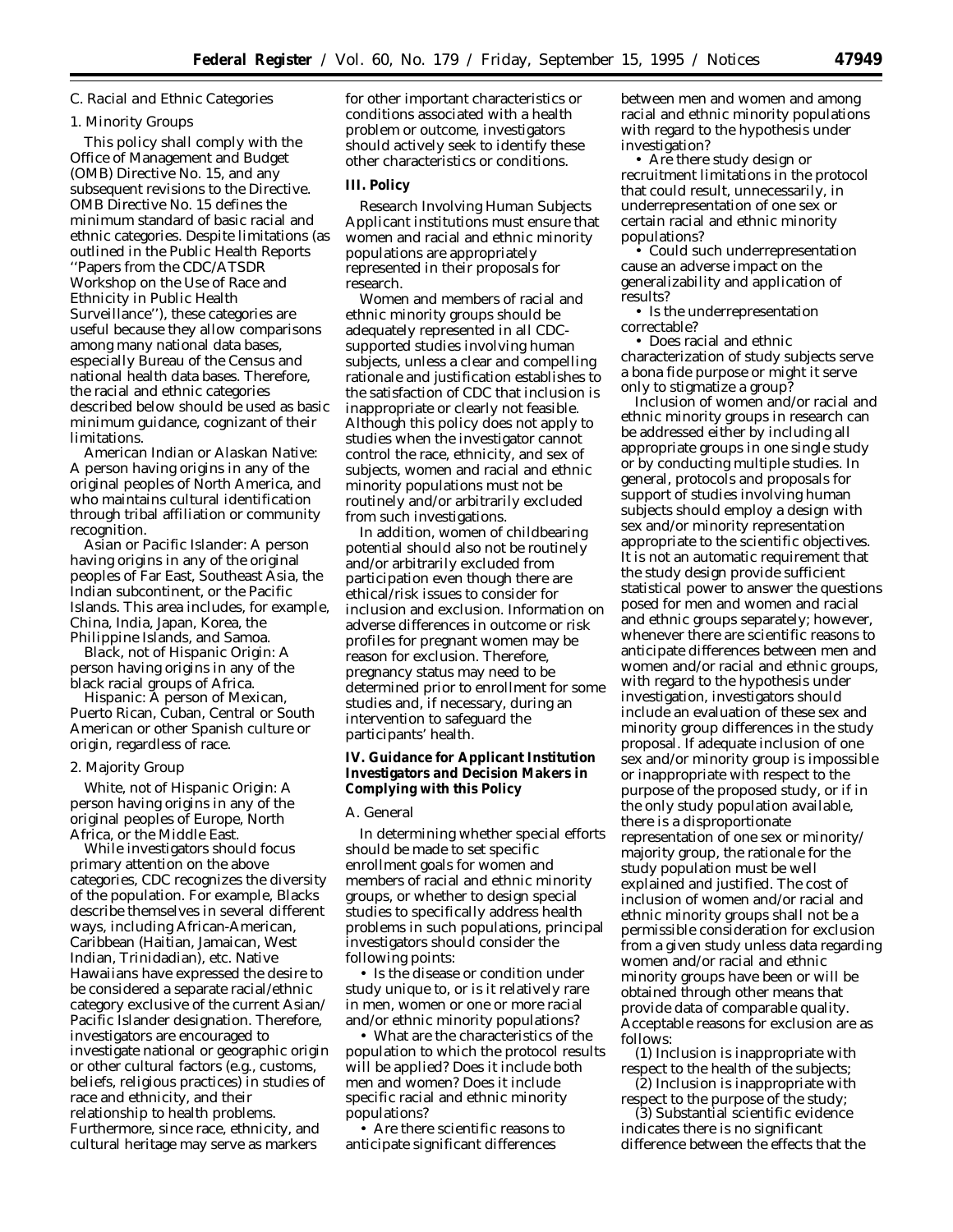variables to be studied have on women and/or racial and ethnic minority groups;

(4) Substantial scientific data already exist on the effects that variables have on the excluded population;

(5) Inclusion is inappropriate under other circumstances as determined by CDC.

In each protocol or proposal, the composition and rationale for inclusion of the proposed study population must be described in terms of sex and racial and ethnic group. Sex and racial and ethnic characteristics, conditions, and other relevant issues should be addressed in developing a study design and sample size appropriate for the scientific objectives of the investigation. The proposal should contain a description of proposed outreach programs, if necessary, for recruiting women and racial and ethnic minorities as participants. Investigators must facilitate the informed consent process by promoting open and free communication with the study participants. Investigators must seek to understand cultural and linguistic variables inherent in the population to be enrolled, and procedures must be established to ensure appropriate translation of the consent document whenever necessary.

#### *B. Studies of Public Health Interventions*

Investigators must consider the following when planning an intervention trial or a clinical trial:

• If the data from prior studies strongly indicate the existence of significant differences of clinical or public health importance in intervention effect between the sexes or among racial and ethnic populations, the primary question(s) to be addressed by the scientific investigation and the design of that study must specifically accommodate the difference(s). For example, if men, women, and racial and ethnic minority groups are thought to respond differently to an intervention, then the study should be designed to answer separate primary questions that apply to men, women, and/or specific racial and ethnic groups with adequate sample size for each.

• If the data from prior studies strongly support no significant differences of clinical or public health importance in intervention effect between subgroups, then sex and race and ethnicity are not required as subject selection criteria; however, the inclusion of sex and racial and ethnic subgroups is still strongly encouraged.

• If the data from prior studies neither support nor negate the existence of significant differences of clinical or

public health importance in intervention effect, then the study should include sufficient and appropriate male and female and racial and ethnic minority populations so that valid analysis of the intervention effect in each subgroup can be performed.

• If women of childbearing potential are to be included and if there is reason to suspect that adverse events may occur in pregnant women, pregnancy status should be determined prior to enrollment.

## **V. Implementation**

# *A. Date of Implementation*

This policy applies for all CDC externally awarded research projects submitted in response to CDC Program Announcements (Requests for Assistance) and solicitations (Requests for Proposals) announced on or after October 1, 1995.

# *B. Roles and Responsibilities*

Certain individuals and groups have special roles and responsibilities with regard to the implementation of these guidelines.

#### 1. Applicant Institution Investigators

Applicant institution investigators should assess the theoretical and/or scientific linkages between sex, race and ethnicity and their topic of study. Following this assessment, the applicant institution investigator will address the policy in each protocol, application and proposal, providing the required information on inclusion of women and minorities, and any required justifications for exclusions of any groups.

#### 2. CDC Technical/Peer Review Groups

In conducting technical/peer review of contract, grant, or cooperative agreement applications for scientific and technical merit, CDC Center/ Institute/Office (C/I/O) Directors will ensure that CDC technical/peer review groups, to the extent possible, include women and racial and ethnic minorities, and will do the following: \*

• Evaluate the proposed plan for the inclusion of both sexes and racial and ethnic minority populations for appropriate representation.

• Evaluate the appropriateness of the proposed justification when representation is limited or absent.

• Determine whether the design of the study is adequate to measure differences when warranted.

• Evaluate the plans for recruitment and outreach for study participants

including whether the process of establishing partnerships with community(ies) and recognition of mutual benefits will be documented.

• Include these criteria as part of the technical assessment and assign a score.

#### 3. CDC Center/Institute/Office Directors

CDC C/I/O Directors are responsible for ensuring that CDC externally awarded research involving human subjects meets the requirements of these guidelines. CDC C/I/O Directors will also inform externally awarded investigators concerning this policy and monitor its implementation during the development, review, award, and conduct of research.

## 4. CDC Institutional Review Boards (IRBs)

CDC IRBs are expected to consider whether CDC investigators have adequately addressed the inclusion of women and racial and ethnic minorities, in research protocols that require CDC IRB approval, as an additional criterion for IRB approval.

## *C. External Award Consideration*

CDC project officers shall design their Requests for Contracts and Requests for Assistance in compliance with this policy. CDC C/I/O Directors shall ensure this policy is fully considered and implemented prior to the release of the Request for Contract and Request for Assistance to the CDC Procurement and Grants Office. CDC funding components will not award any grant, cooperative agreement, or contract for external research projects announced on or after October 1, 1995, and thereafter which does not comply with this policy.

#### *D. Recruitment Outreach by Externally Awarded Investigators*

Externally awarded investigators and their staff(s) are urged to develop appropriate and culturally sensitive outreach programs and activities commensurate with the goals of the research. The purpose should be to establish a relationship between the investigator(s), populations, and community(ies) of interest so that mutual benefit is achieved by all groups participating in the study. Investigators should document the process for establishing a partnership with the community(ies) and the mutual benefits of the study and ensure that any factors (e.g., educational level, nonproficiency in English, low socioeconomic status) are accounted for and handled appropriately. In addition, investigator(s) and staff should ensure that ethical concerns are clearly noted and enforced, such that there is minimal

<sup>\*</sup>C/I/O Directors may waive this requirement if it is clearly inappropriate or clearly not feasible.